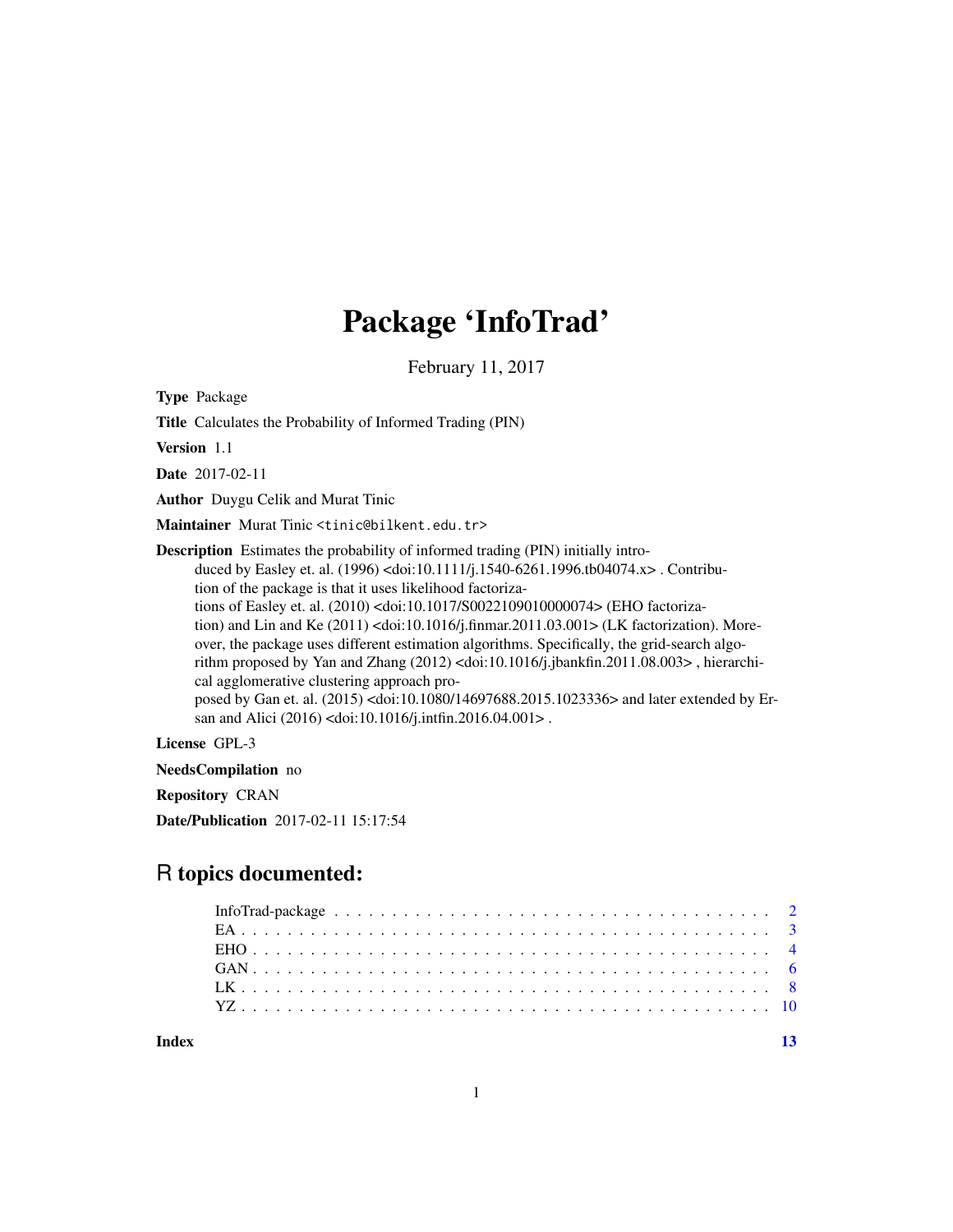<span id="page-1-0"></span>

#### **Description**

Estimates the probability of informed trading (PIN) initially introduced by Easley et. al. (1996)  $\alpha$  <doi:10.1111/j.1540-6261.1996.tb04074.x>. Contribution of the package is that it uses likelihood factorizations of Easley et. al. (2010) <doi:10.1017/S0022109010000074> (EHO factorization) and Lin and Ke  $(2011)$  <doi:10.1016/j.finmar.2011.03.001> (LK factorization). Moreover, the package uses different estimation algorithms. Specifically, the grid-search algorithm proposed by Yan and Zhang (2012) <doi:10.1016/j.jbankfin.2011.08.003> , hierarchical agglomerative clustering approach proposed by Gan et. al. (2015) <doi:10.1080/14697688.2015.1023336> and later extended by Ersan and Alici (2016) <doi:10.1016/j.intfin.2016.04.001> .

#### Author(s)

Duygu Celik and Murat Tinic

Maintainer: Murat Tinic <tinic@bilkent.edu.tr>

#### References

D. Easley, N. M. Kiefer, M. O'Hara, and J.B. Paperman. Liquidity, information, and infrequently traded stocks. The Journal of Finance, 51(4):1405-1436, 1996

D. Easley, S. Hvidkjaer, and M. O'Hara. Is information risk a determinant of asset returns? The Journal of Finance, 57(5): 2185-2221, 2002.

D. Easley, S. Hvidkjaer, and M. O'Hara. Factoring information into returns. Journal of Financial and Quantitative Analysis, 45(2): 293-309, 2010.

Ersan, O., and Alici, A. An unbiased computation methodology for estimating the probability of informed trading (PIN). Journal of International Financial Markets, Institutions and Money, 43(1):74- 94, 2016.

Q. Gan, W.C. Wei, and D. Johnstone. A faster estimation method for the probability of informed trading using hierarhical agglomerative clustering. Quantitative Finance, 15(11):1805-1821, 2015

H.W. W. Lin and W. C. Ke. A computing bias in estimating the probability of informed trading. Journal of Financial Markets, 14(4):625-640, 2011.

D. Mullner. fastcluster: Fast hierarchical, agglomerative clustering routines for r and python. Journal of Statistical Software, 53(9):1-18, 2013.

Y. Yan and S. Zhang. An improved estimation method and empirical properties of the probability of informed trading. Journal of Banking & Finance, 36(2):454-467, 2012.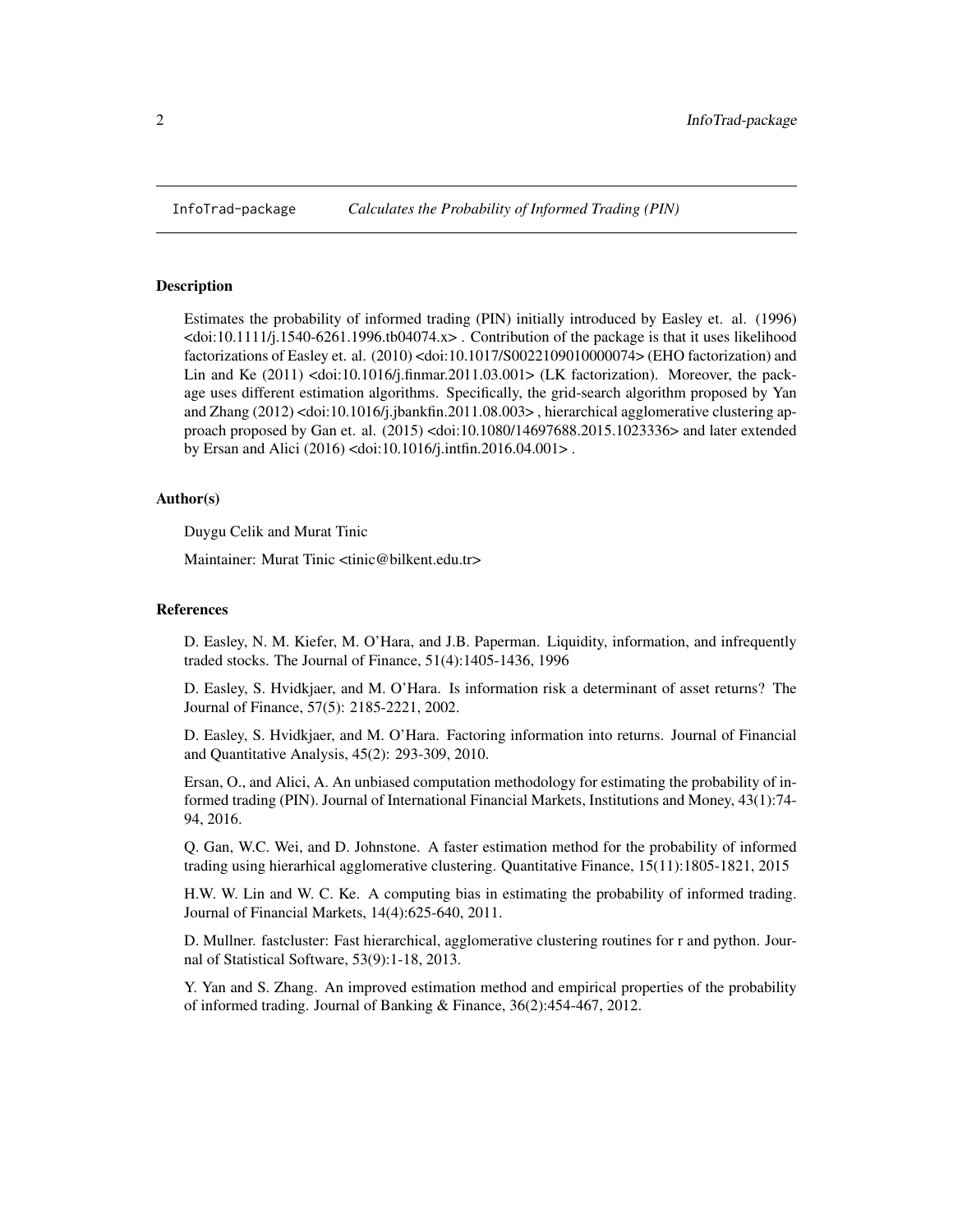<span id="page-2-0"></span>EA *Ersan and Alici (2016) Cluster analysis with the altered steps.*

#### Description

It estimates PIN using Ersan and Alici (2016) modified clustering algorithm.

#### Usage

```
EA(data, likelihood = c("LK", "EHO"))
```
#### Arguments

| data       | Data frame with 2 variables                                  |
|------------|--------------------------------------------------------------|
| likelihood | Character strings for likelihood algorithm. Default is "LK". |

#### Details

Argument for data must be a data frame with 2 columns that only contain numbers. Not any other type. You do not have to give names to the columns. We will assign first one as "Buy" and second as "Sell", therefore you should put order numbers with respect to this order.

#### Value

Returns a list of parameter estimates (output)

| alpha  | A Number |
|--------|----------|
| delta  | A Number |
| mu     | A Number |
| eh     | A Number |
| es     | A Number |
| likVal | A Number |
| PTN    | A Number |

#### Warning

This function does not handle NA values. Therefore the datasets should not contain any missing value. This function do not conduct the iterative estimation procedure proposed in the same paper.

#### Author(s)

Duygu Celik and Murat Tinic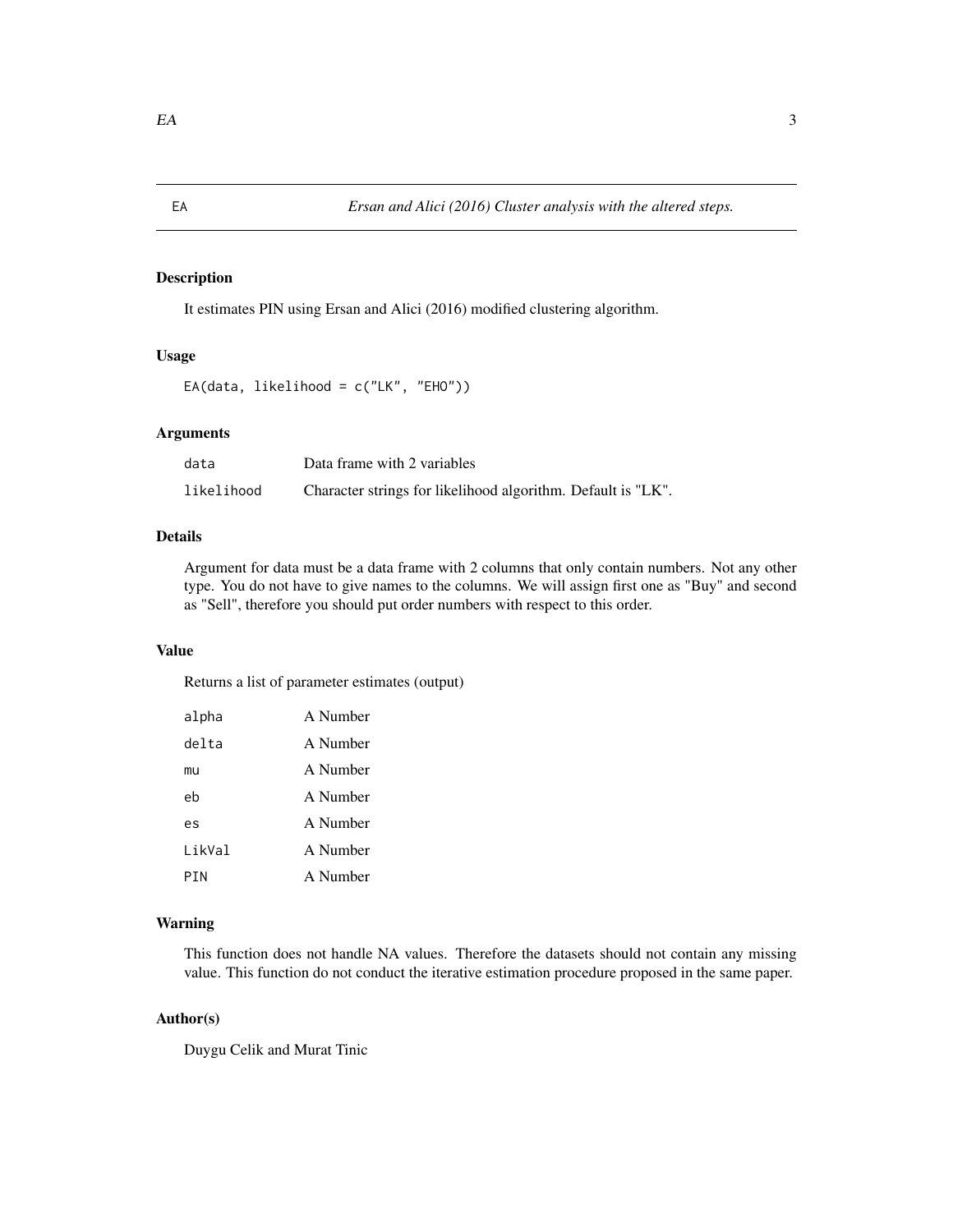#### <span id="page-3-0"></span>References

Ersan, Oguz, and Asli Alici . "An unbiased computation methodology for estimating the probability of informed trading (PIN)." Journal of International Financial Markets, Institutions and Money 43 (2016): 74-94.

#### Examples

```
# Sample Data
# Buy Sell
#1 350 382
#2 250 500
#3 500 463
#4 552 550
#5 163
#6 345 323
#7 847 456
#8 923 342
#9 123 578
#10 349 455
Buy=c(350,250,500,552,163,345,847,923,123,349)
Sell=c(382,500,463,550,200,323,456,342,578,455)
data=cbind(Buy,Sell)
# Parameter estimates using the LK factorization of Lin and Ke (2011)
# with the modified clustering algorithm of Ersan and Alici (2016).
# Default factorization is set to be "LK"
EA(data)
# alpha delta mu epsilon_b epsilon_s LikVal PIN
#Output 0.1297379 0.9982431 509.7636 413.941 401.0135 44240.17 0.07506118
# Parameter estimates using the EHO factorization of Easley et. al. (2010)
# with the modified clustering algorithm of Ersan and Alici (2016).
EA(data,likelihood="EHO")
# alpha delta mu epsilon_b epsilon_s LikVal PIN
#Output 0.7576503 0.1047257 383.1325 308.831 549.5443 52430.75 0.2527132
```
EHO *Likelihood factorization of Easley et. al. (2010) - EHO Factorization*

#### Description

The function calculates the likelihood factorization of Easley et. al. (2010) and computes paramaters for estimation of PIN value.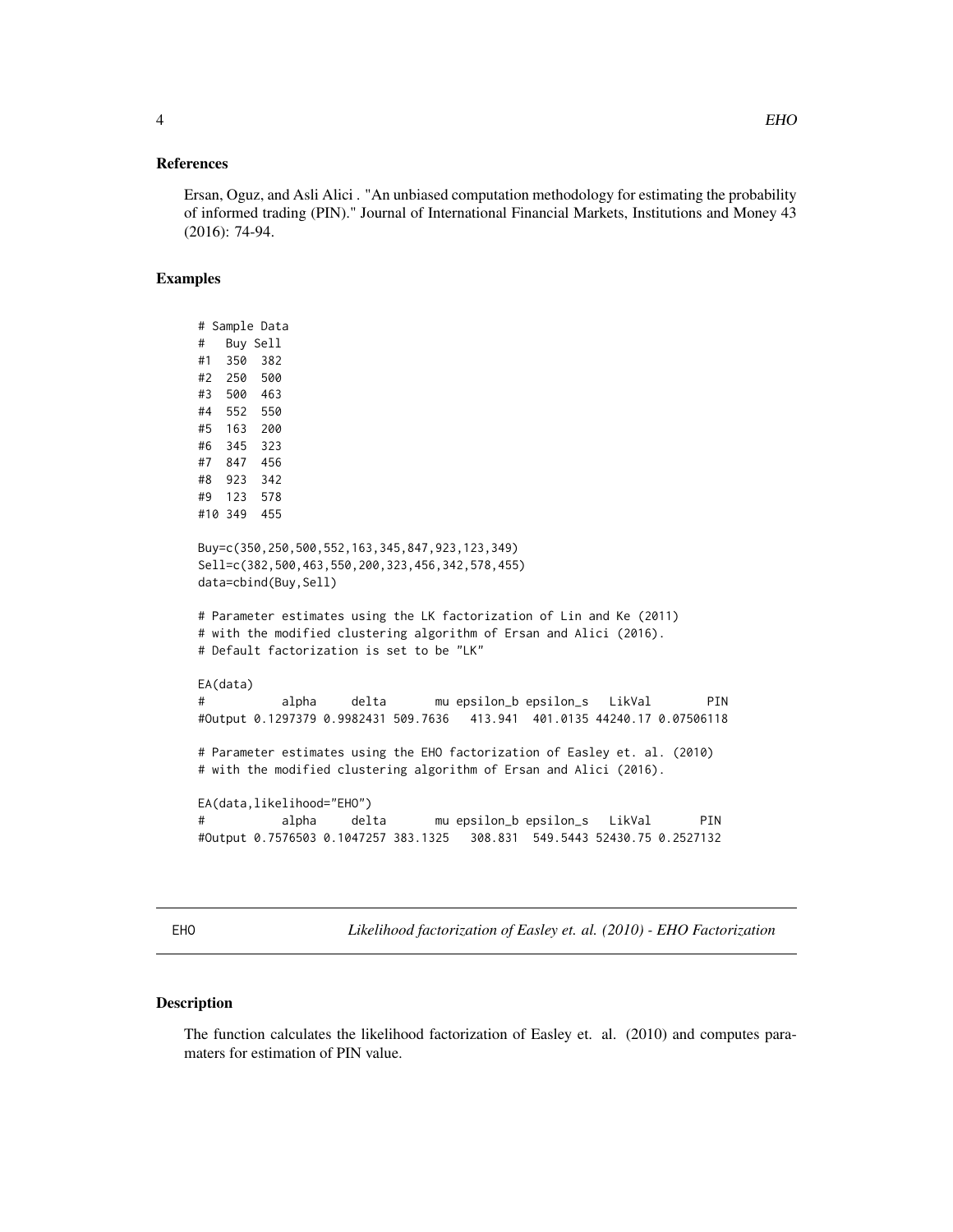#### EHO 5

#### Usage

EHO(data, fixed = c(FALSE, FALSE, FALSE, FALSE, FALSE))

#### Arguments

| data  | Data frame with 2 variables                                                                     |
|-------|-------------------------------------------------------------------------------------------------|
| fixed | Initial values for parameters in the following order: alpha, delta, mu, epsilon b,<br>epsilon s |

#### Details

In order to use EHO's return in optimization functions, please **omit** second argument. With this way, EHO will return a function instead of a value. Moreover, argument for data must be a data frame with 2 columns that contain numbers. Not any other type.

#### Value

```
LK_out Returns an optim() object including parameter estimates for the likelihood fac-
                 torization of Easley et. al. (2010)
```
#### Warning

This function does not handle NA values. Therefore the datasets should not contain any missing values.

#### Author(s)

Duygu Celik and Murat Tinic

#### References

Easley, D., Hvidkjaer, S., & O'Hara, M. Factoring information into returns. Journal of Financial and Quantitative Analysis, 45(2):293-309,2010.

#### Examples

|      | # Sample Data |     |
|------|---------------|-----|
| $\#$ | Buy Sell      |     |
|      | #1 350 382    |     |
|      | #2 250 500    |     |
|      | #3 500 463    |     |
| #4   | 552 550       |     |
| #5   | 163           | 200 |
|      | #6345         | 323 |
|      | #7 847 456    |     |
|      | #8 923 342    |     |
|      | #9 123        | 578 |
|      | #10 349 455   |     |

Buy<-c(350,250,500,552,163,345,847,923,123,349)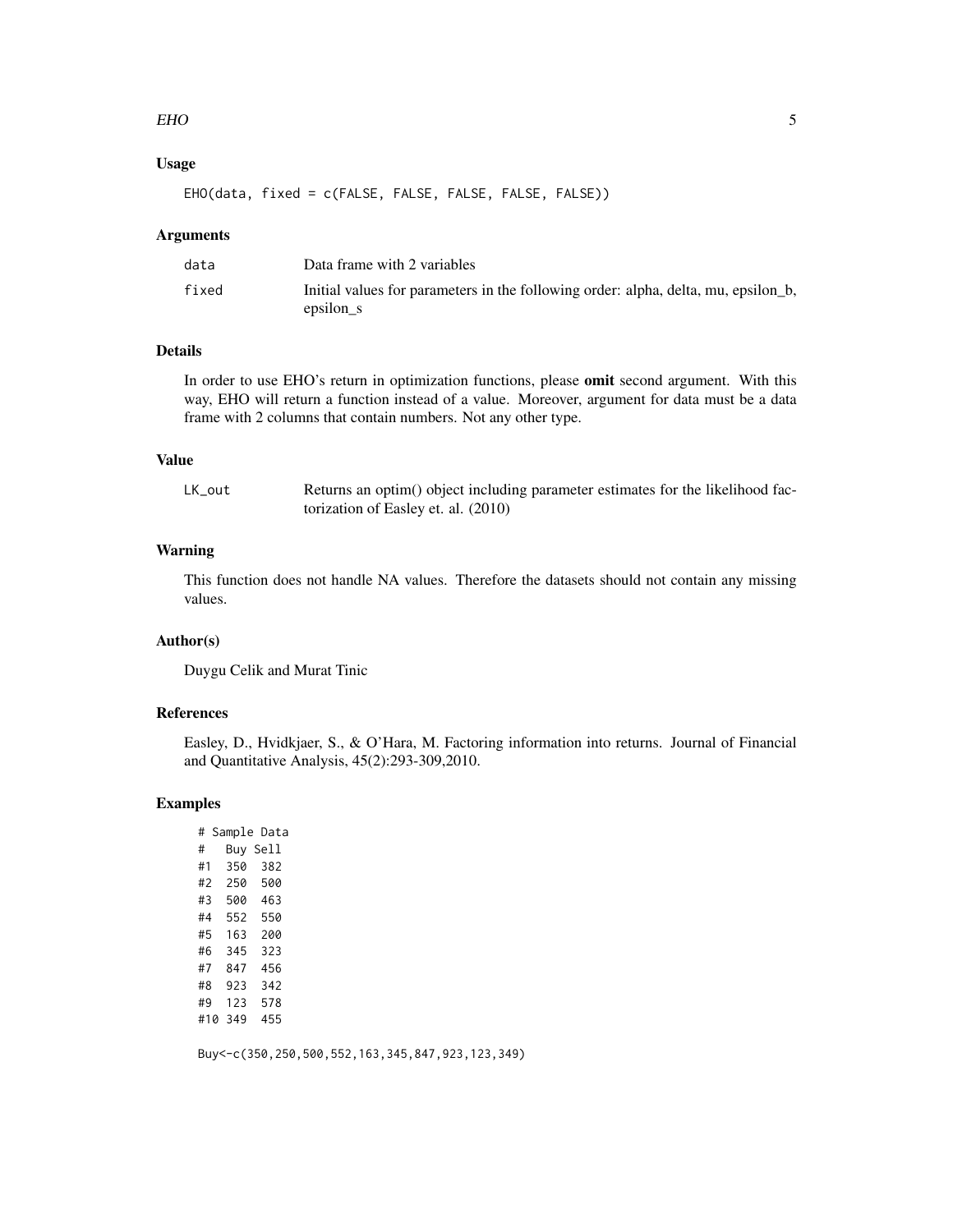```
Sell<-c(382,500,463,550,200,323,456,342,578,455)
data=cbind(Buy,Sell)
# Initial parameter values
# par0 = (alpha, delta, mu, epsilon_b, epsilon_s)
par0 = c(0.5,0.5,300,400,500)
# Call EHO function
LK_out = EHO(data)model = optim(par0, LK_out, gr = NULL, method = c("Nelder-Mead"), hessian = FALSE)
# The structure of the model output
model
# $par
# [1] 9.111102e-01 1.231429e-04 4.171497e+02 3.360750e+02 4.662539e+02
# $value
# [1] -52831.29
# $counts
# function gradient
# 502 NA
# $convergence
# [1] 1
# $message
# NULL
##
## Parameter Estimates
model$par[1] # Estimate for alpha
# [1] 0.9111102
model$par[2] # Estimate for delta
#[1] 0.0001231429
model$par[3] # Estimate for mu
# [1] 417.1497
model$par[4] # Estimate for eb
# [1] 336.075
model$par[5] # Estimate for es
# [1] 466.2539
## Estimate for PIN
(model$par[1]*model$par[3])/((model$par[1]*model$par[3])+model$par[4]+model$par[5])
# [1] 0.3214394
####
```
<span id="page-5-0"></span>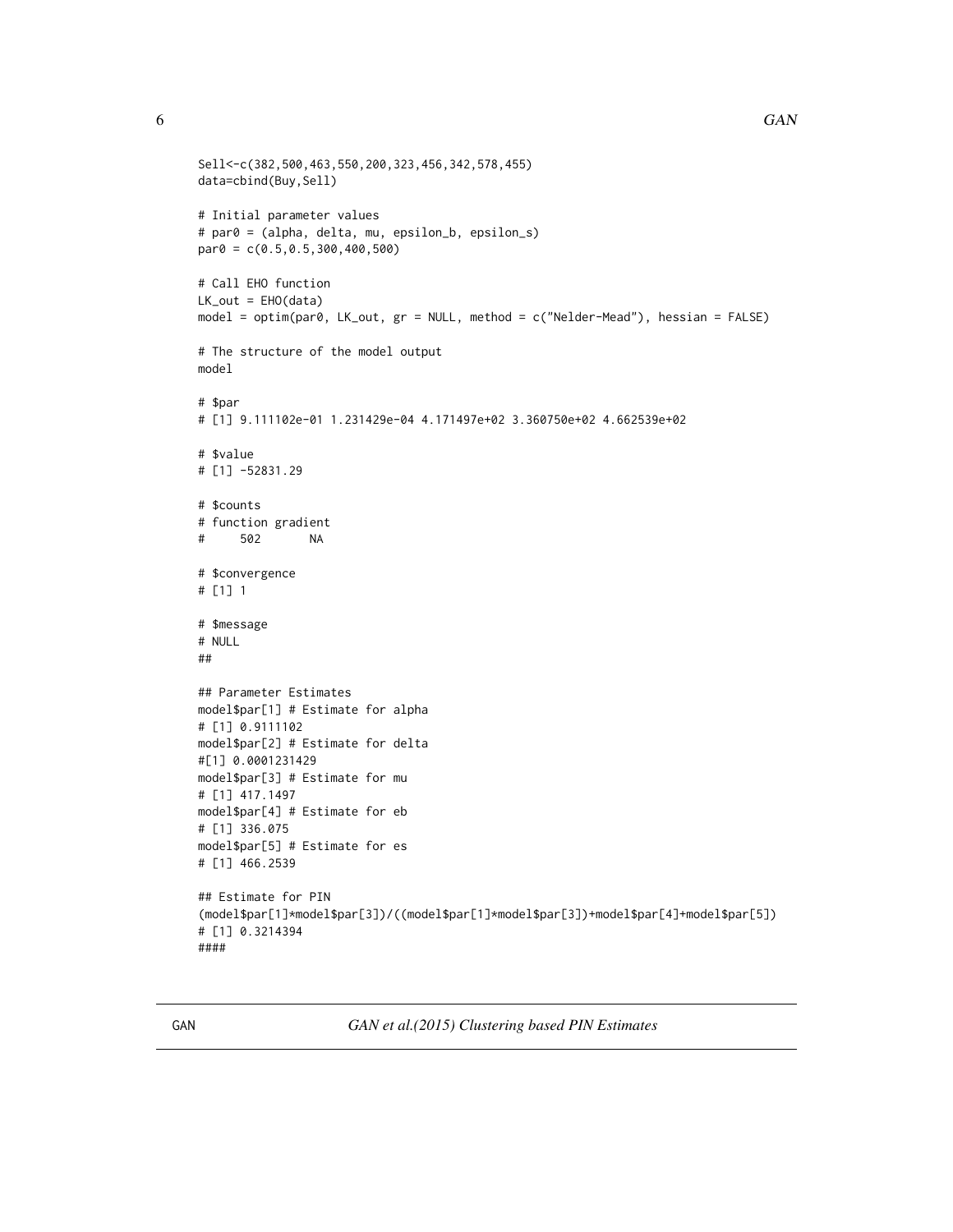#### $GAN$  7

#### Description

It estimates PIN using hierarchical agglomertaive clustering.

#### Usage

```
GAN(data, likelihood = c("LK", "EHO"))
```
#### Arguments

| data       | Data frame with 2 variables                                  |
|------------|--------------------------------------------------------------|
| likelihood | Character strings for likelihood algorithm. Default is "LK". |

#### Details

Argument for data must be a data frame with 2 columns that only contain numbers. Not any other type. You do not have to give names to the columns. We will assign first one as "Buy" and second as "Sell", therefore you should put order numbers with respect to this order. This package uses the hclust() function of Mullner (2013) to cluster the data at default settings.

#### Value

Returns a list of parameter estimates (output)

| alpha  | A Number |
|--------|----------|
| delta  | A Number |
| mu     | A Number |
| eh     | A Number |
| es     | A Number |
| likVal | A Number |
| PTN    | A Number |

#### Warning

This function does not handle NA values. Therefore, the dataset should not contain any missing values.

#### Author(s)

Duygu Celik and Murat Tinic

#### References

D. Mullner. fastcluster: Fast hierarchical, agglomerative clustering routines for r and python. Journal of Statistical Software, 53(9):1-18, 2013.

Gan, Q., Wei, W. C., & Johnstone, D. A faster estimation method for the probability of informed trading using hierarchical agglomerative clustering. Quantitative Finance, 15(11), 1805-1821, 2015.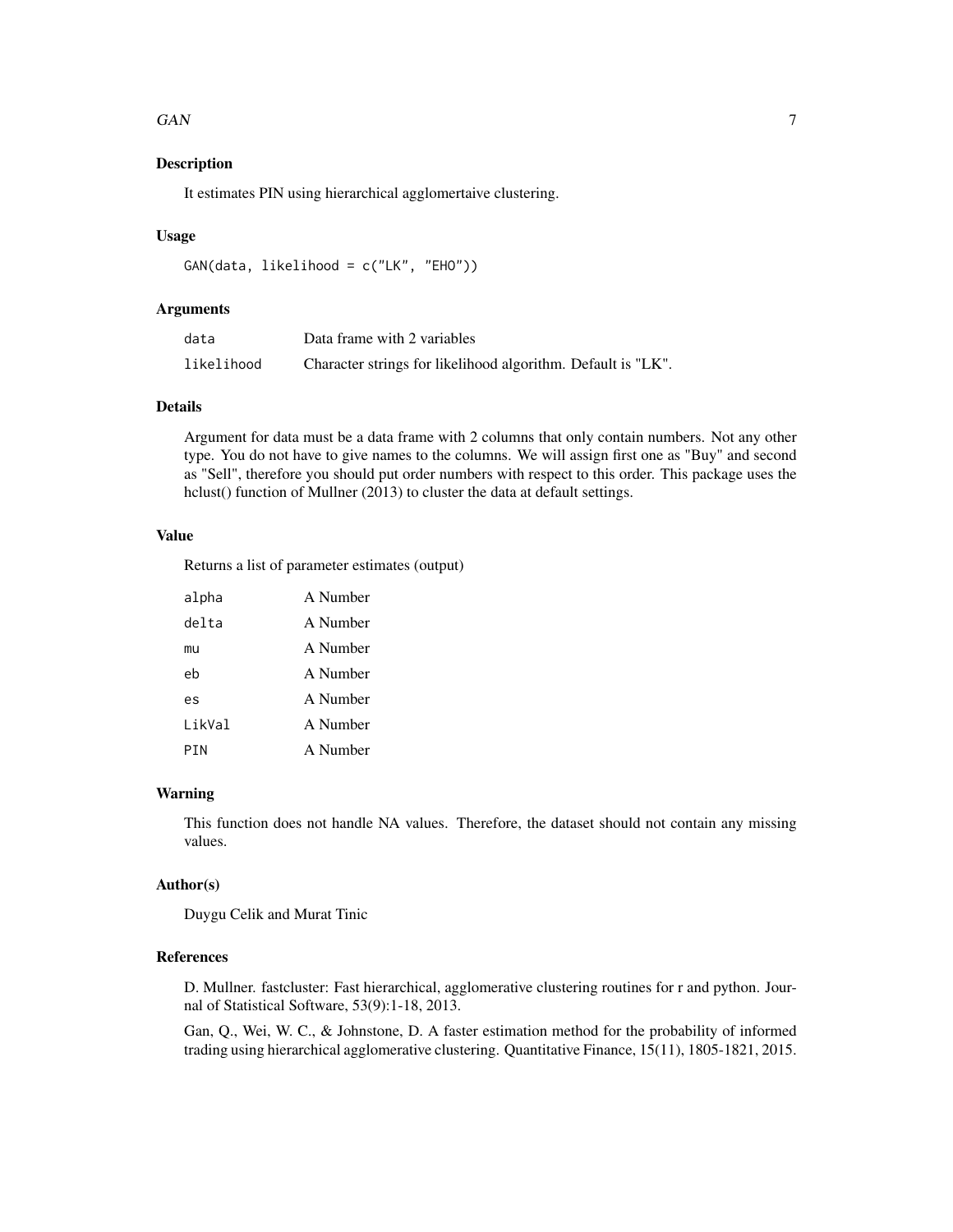#### <span id="page-7-0"></span>Examples

```
# Sample Data
 # Buy Sell
 #1 350 382
 #2 250 500
 #3 500 463
 #4 552 550
 #5 163 200
 #6 345 323
 #7 847 456
 #8 923 342
 #9 123 578
 #10 349 455
 Buy<-c(350,250,500,552,163,345,847,923,123,349)
 Sell<-c(382,500,463,550,200,323,456,342,578,455)
 data<-cbind(Buy,Sell)
 # Parameter estimates using the LK factorization of Lin and Ke (2011)
 # with the algorithm of Gan et. al. (2015).
 # Default factorization is set to be "LK"
 GAN(data)
# alpha delta mu epsilon_b epsilon_s LikVal PIN
# Output 0.3978912 0.9998532 435.8395 259.0336 420.786 44371.1 0.2032458
 # Parameter estimates using the EHO factorization of Easley et. al. (2010)
 # with the algorithm of Gan et. al. (2015)
 GAN(data, likelihood="EHO")
# alpha delta mu epsilon_b epsilon_s LikVal PIN
# Output 0.6659866 0.4193557 319.0172 257.0148 359.9236 52826.15 0.2561626
```
LK *Likelihood factorization of Lin and Ke (2011) - LK Factorization*

#### Description

The function calculates the likelihood factorization of Lin and Ke (2011) and computes paramaters for estimation of PIN value.

#### Usage

LK(data, fixed = c(FALSE, FALSE, FALSE, FALSE, FALSE))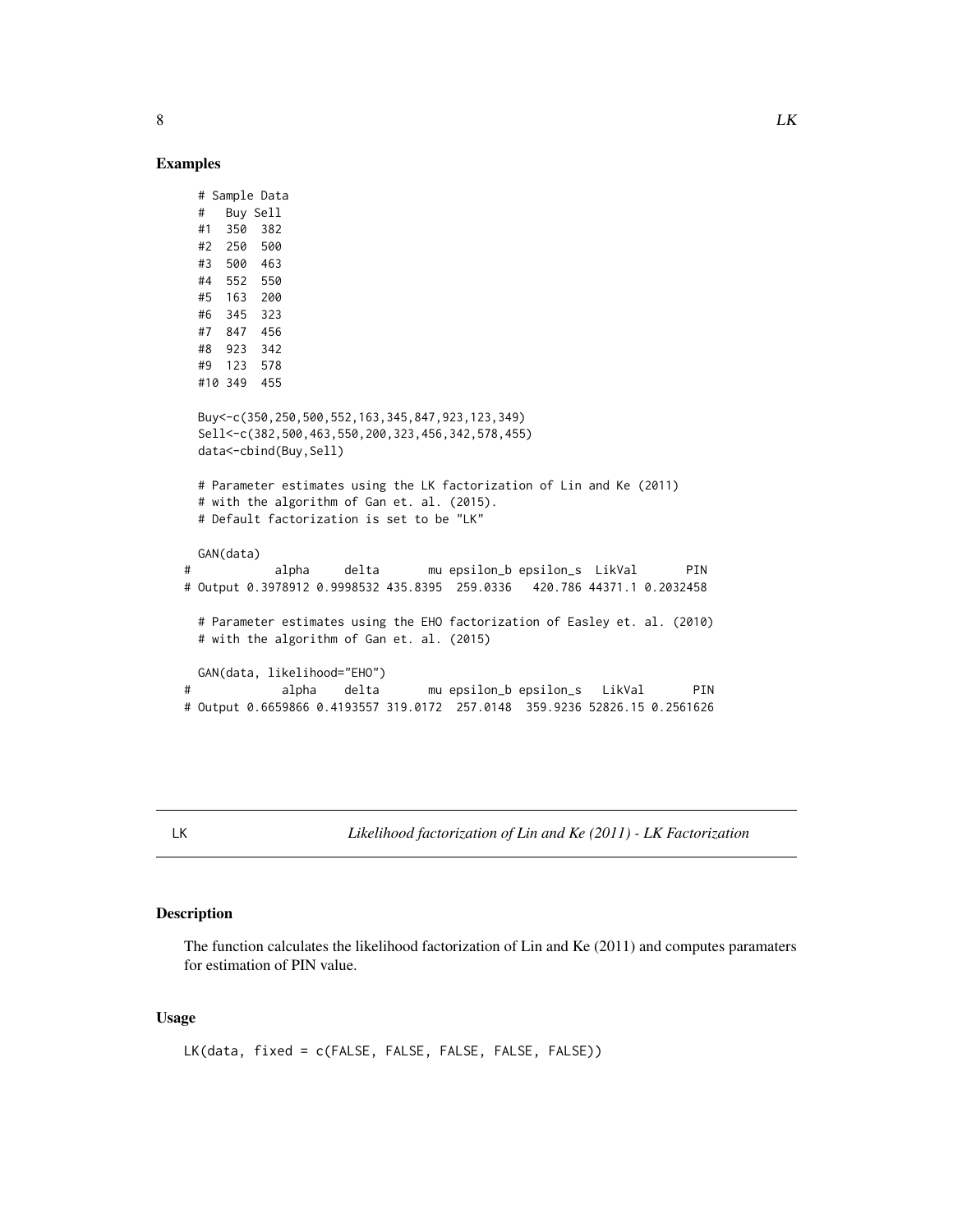#### Arguments

| data  | Data frame with 2 variables                                                                     |
|-------|-------------------------------------------------------------------------------------------------|
| fixed | Initial values for parameters in the following order: alpha, delta, mu, epsilon b,<br>epsilon s |

#### Details

In order to use LK's return in optimization functions, please omit second argument. With this way, LK will return a function instead of a value. Moreover, argument for data must be a data frame with 2 columns that contain numbers. Not any other type.

#### Value

| LK out | Returns an optim() object including parameter estimates for the likelihood fac- |
|--------|---------------------------------------------------------------------------------|
|        | torization of Lin and Ke $(2011)$                                               |

#### Warning

This function does not handle NA values. Therefore the datasets should not contain any missing value

#### Author(s)

Duygu Celik and Murat Tinic

#### References

Lin, H.W.W. and Ke, W.C. A computing bias in estimating the probability of informed trading. Journal of Financial Markets, 14(4), pp.625-640, 2011.

#### Examples

|                                                               |          | # Sample Data |                                                              |
|---------------------------------------------------------------|----------|---------------|--------------------------------------------------------------|
|                                                               |          |               |                                                              |
| #                                                             | Buy Sell |               |                                                              |
| #1                                                            | 350      | 382           |                                                              |
| #2                                                            | 250      | 500           |                                                              |
| #3                                                            | 500 463  |               |                                                              |
| #4                                                            | 552 550  |               |                                                              |
| #5                                                            | 163      | 200           |                                                              |
| #6                                                            | 345      | 323           |                                                              |
| #7                                                            | 847      | 456           |                                                              |
| #8                                                            | 923      | 342           |                                                              |
| #9                                                            | 123      | 578           |                                                              |
|                                                               | #10 349  | 455           |                                                              |
|                                                               |          |               |                                                              |
|                                                               |          |               | Buy < - c (350, 250, 500, 552, 163, 345, 847, 923, 123, 349) |
| Sell < - c (382, 500, 463, 550, 200, 323, 456, 342, 578, 455) |          |               |                                                              |
| data=cbind(Buy,Sell)                                          |          |               |                                                              |
|                                                               |          |               |                                                              |

# Initial parameter values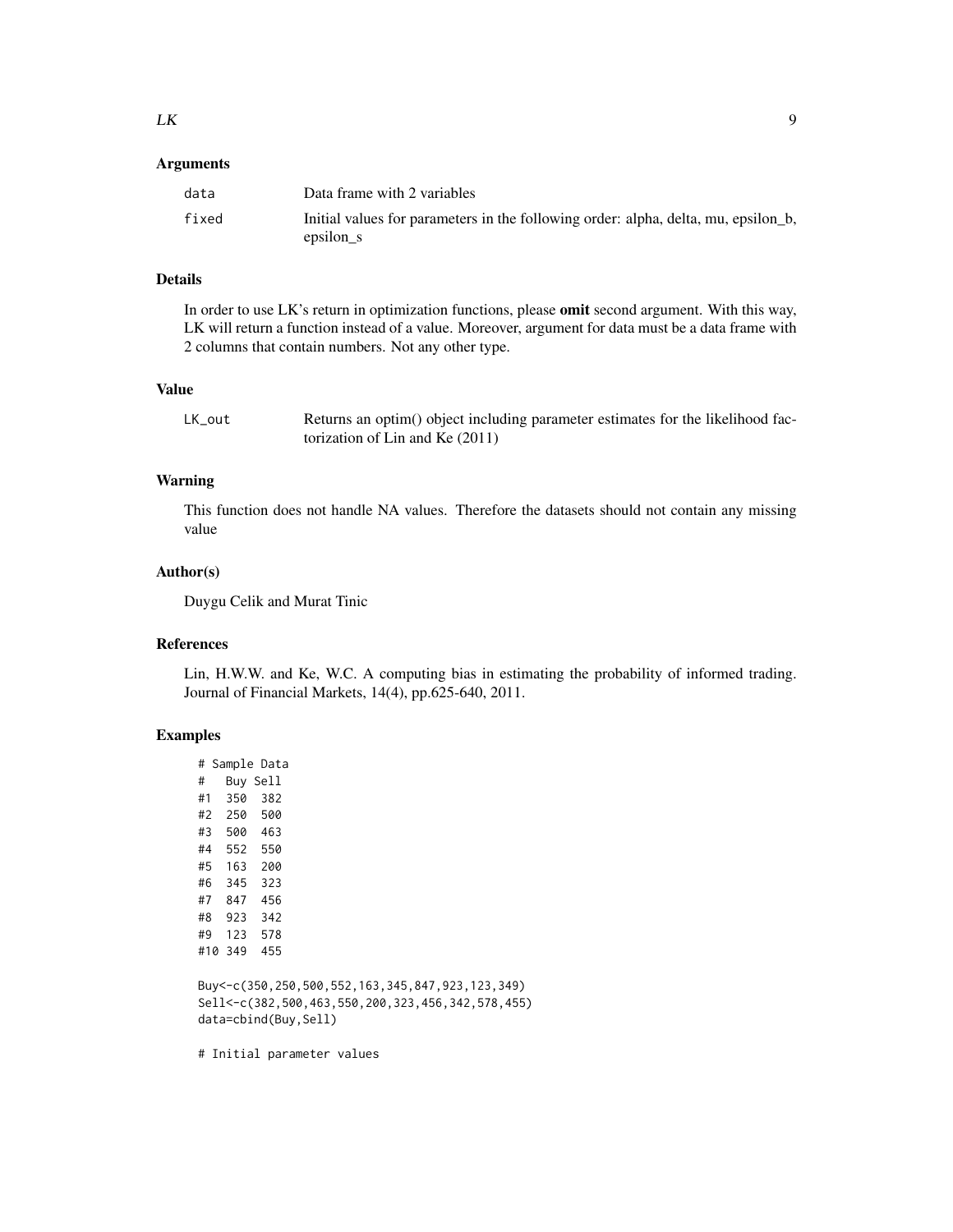```
# par0 = (alpha, delta, mu, epsilon_b, epsilon_s)
par0 = c(0.5,0.5,300,400,500)
# Call LK function
LK_out = LK(data)model = optim(par0, LK_out, gr = NULL, method = c("Nelder-Mead"), hessian = FALSE)
## The structure of the model output ##
model
#$par
#[1] 0.480277 0.830850 315.259805 296.862318 400.490830
#$value
#[1] -44343.21
#$counts
#function gradient
# 502 NA
#$convergence
#[1] 1
#$message
#NULL
## Parameter Estimates
model$par[1] # Estimate for alpha
# [1] 0.480277
model$par[2] # Estimate for delta
# [1] 0.830850
model$par[3] # Estimate for mu
# [1] 315.259805
model$par[4] # Estimate for eb
# [1] 296.862318
model$par[5] # Estimate for es
# [1] 434.3046
## Estimate for PIN
(model$par[1]*model$par[3])/((model$par[1]*model$par[3])+model$par[4]+model$par[5])
# [1] 0.178391
####
```
YZ *Yan and Zhang (2012) Grid-Search based PIN Estimates*

#### Description

It estimates PIN using Yan and Zhang (2012) algorithm.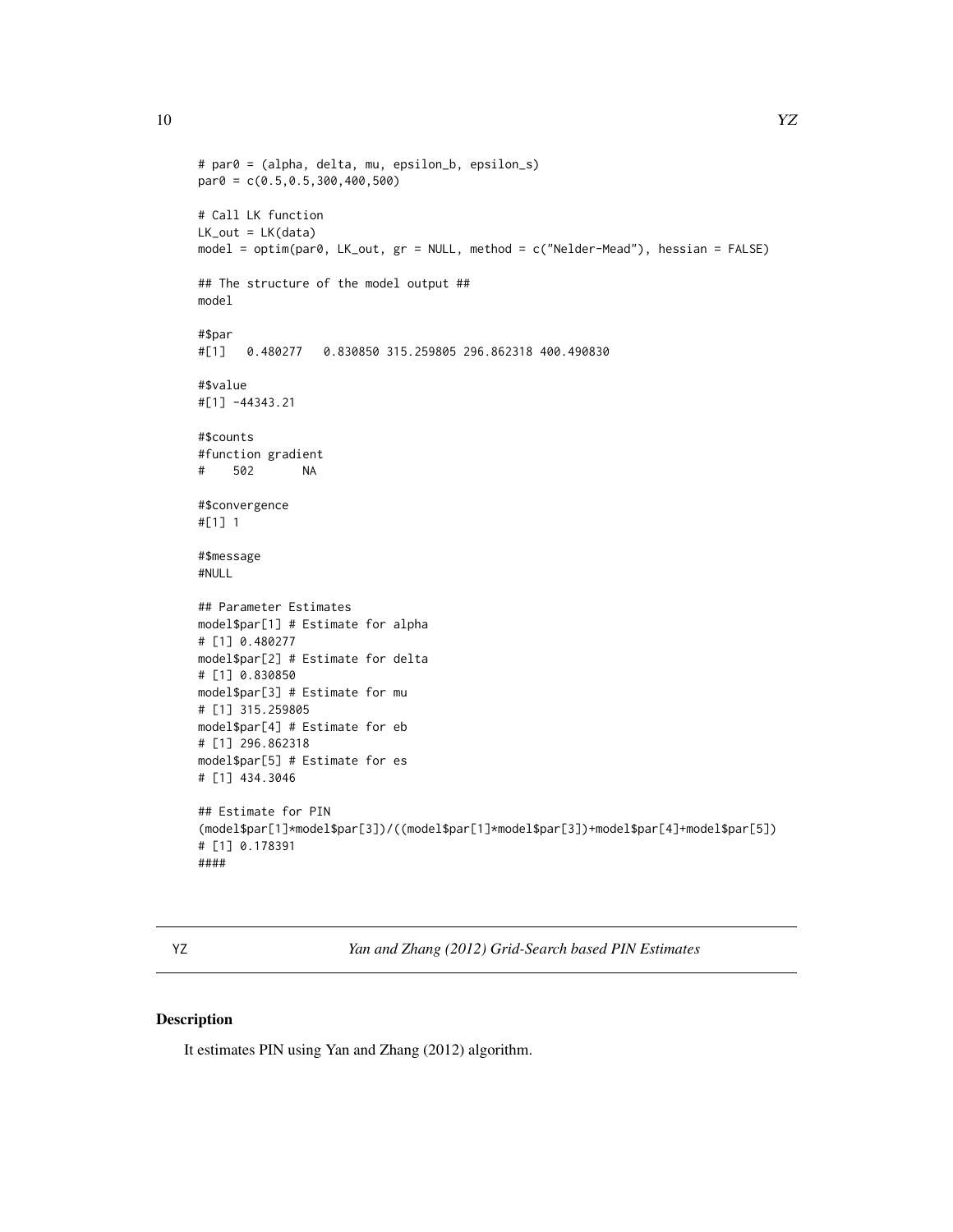#### Usage

```
YZ(data, likelihood = c("LK", "EHO"))
```
#### Arguments

| data       | Data frame with 2 variables                                  |
|------------|--------------------------------------------------------------|
| likelihood | Character strings for likelihood algorithm. Default is "LK". |

#### Details

Argument for data must be a data frame with 2 columns that only contain numbers. Not any other type. You do not have to give names to the columns. We will assign first one as "Buy" and second as "Sell", therefore you should put order numbers with respect to this order.

#### Value

Returns a list of parameter estimates (output)

| alpha  | A Number |
|--------|----------|
| delta  | A Number |
| mu     | A Number |
| eh     | A Number |
| es     | A Number |
| likVal | A Number |
| PTN    | A Number |

#### Warning

This function does not handle NA values. Therefore the datasets should not contain any missing value

#### Author(s)

Duygu Celik and Murat Tinic

#### References

Y. Yan and S. Zhang. An improved estimation method and empirical properties of the probability of informed trading. Journal of Banking & Finance, 36(2):454-467, 2012.

#### Examples

# Sample Data # Buy Sell #1 350 382 #2 250 500 #3 500 463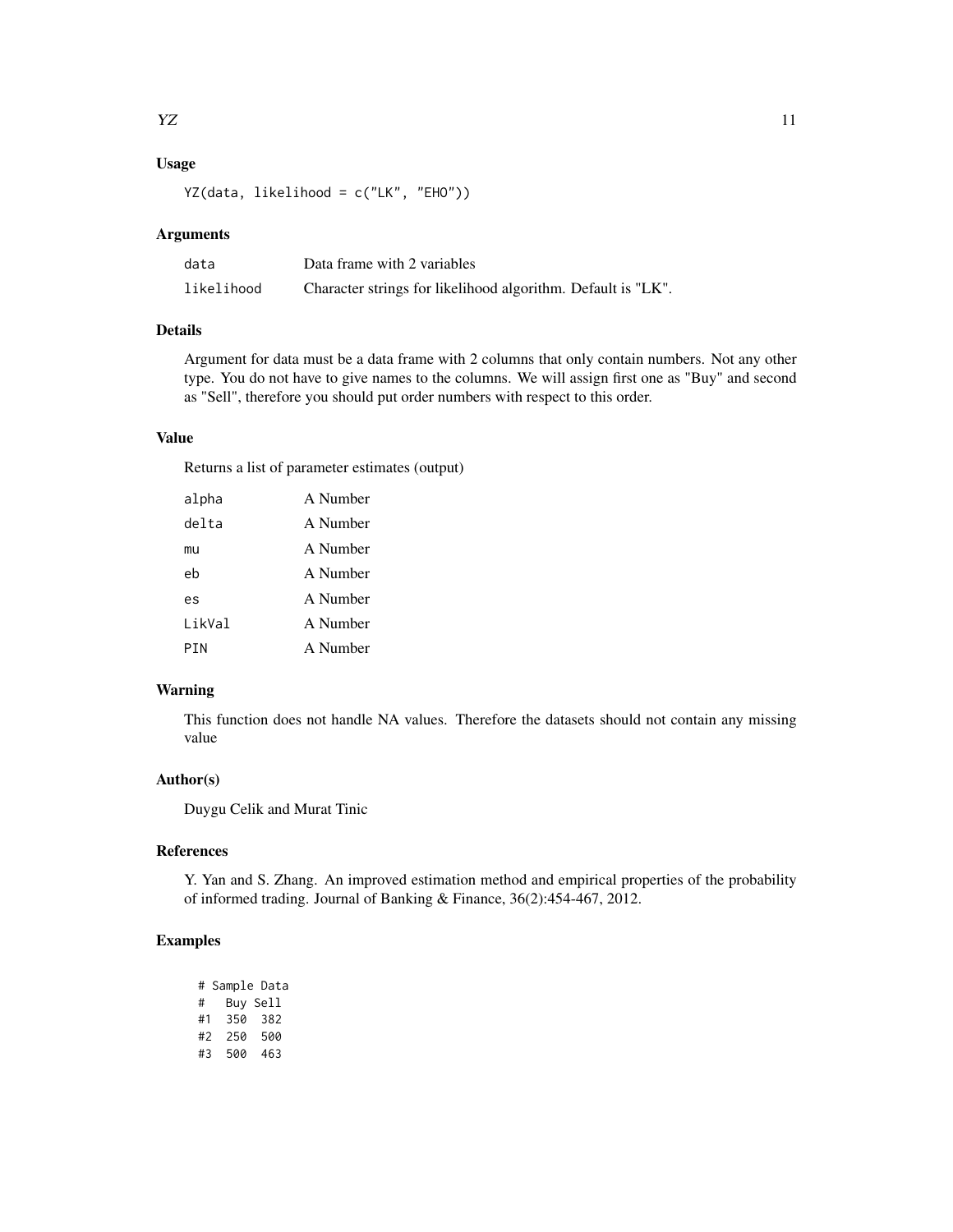#4 552 550 #5 163 200 #6 345 323 #7 847 456 #8 923 342 #9 123 578 #10 349 455 Buy<-c(350,250,500,552,163,345,847,923,123,349) Sell<-c(382,500,463,550,200,323,456,342,578,455) data<-cbind(Buy,Sell) # Parameter estimates using the LK factorization of Lin and Ke (2011) # with the algorithm of Yan and Zhang (2012). # Default factorization is set to be "LK" YZ(data) # alpha delta mu epsilon\_b epsilon\_s Likval PIN # Output 0.3526071 0.8937947 438.1156 265.124 425.0304 44371.29 0.180108 # Parameter estimates using the EHO factorization of Easley et. al. (2010) # with the algorithm of Yan and Zhang (2012). YZ(data,likelihood="EHO") # alpha delta mu epsilon\_b epsilon\_s Likval PIN # Output 0.3605192 5.086071e-05 499.3587 402.306 402.306 53275.94 0.166432